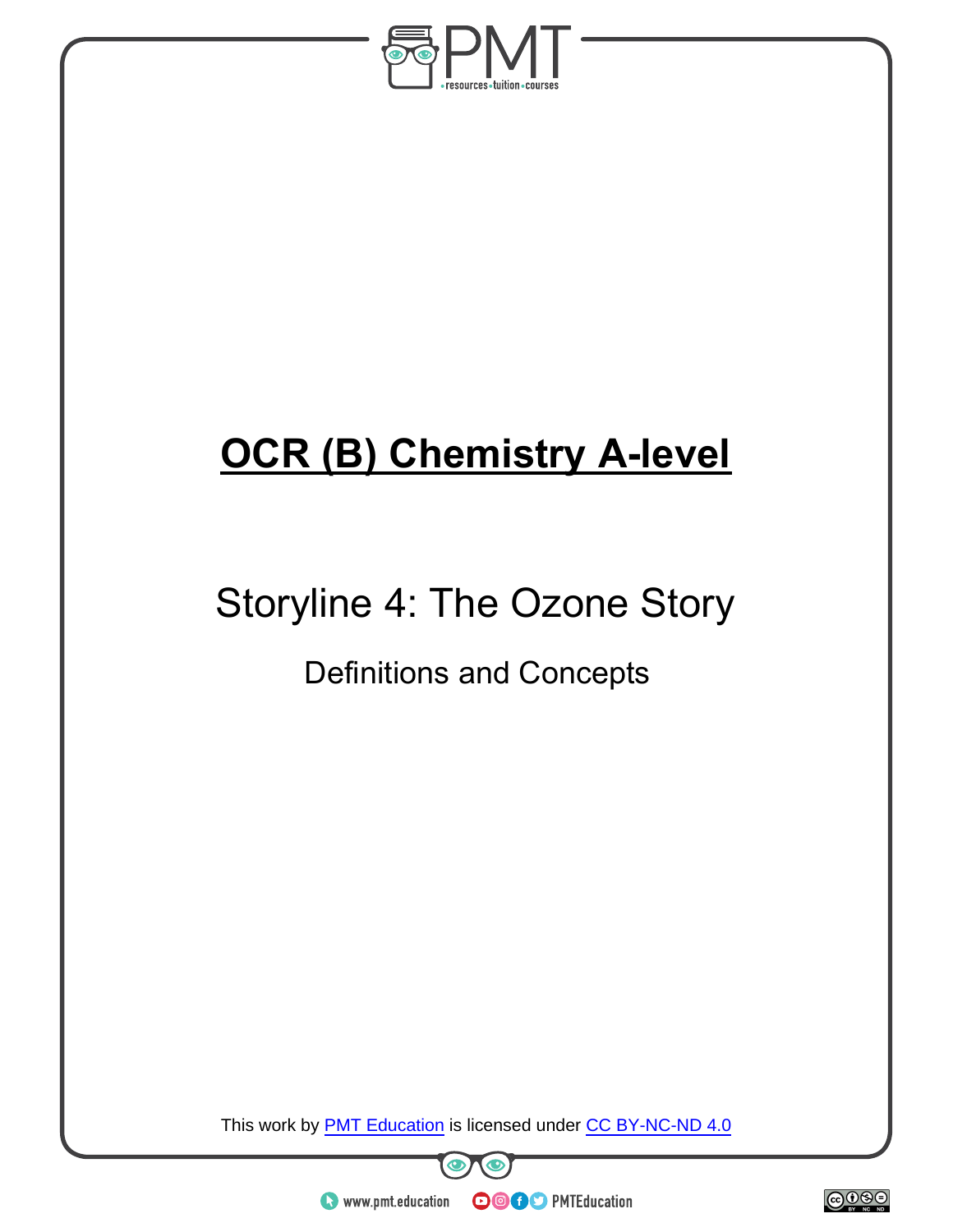

### **Definitions and Concepts for OCR (B) Chemistry A-level** The Ozone Story

#### **Bonding and Structure**

**Dipole:** A partial charge on an atom which is caused by the differing electronegativities of atoms in a covalent bond.

**Electronegativity:** The ability of an atom to attract a bonding pair of electrons in a covalent bond.

**Hydrogen bonding:** An interaction between a hydrogen atom and an electronegative atom, commonly nitrogen, fluorine or oxygen. The slightly positive hydrogen is attracted to the lone pair on the electronegative atom. Hydrogen bonds are stronger than van der Waals and dipole-dipole forces but weaker than ionic and covalent bonds.

**Intermolecular forces:** Forces which act between molecules. These include permanent dipole-dipole forces, induced dipole-dipole forces and hydrogen bonding.

**Polar bond:** A covalent bond that has a permanent dipole due to the different electronegativities of the atoms that make up the bond.

**Van der Waals:** Also known as induced dipole–dipole, dispersion, and London forces, van der Waals forces exist between all molecules. They arise due to fluctuations of electron density within a molecule. These fluctuations may temporarily result in an uneven electron distribution, producing an instantaneous dipole. This dipole can induce a dipole in another molecule, and so on.

#### **Kinetics**

**Activation enthalpy:** The minimum enthalpy required for a reaction to occur between two colliding particles.

Amines: Compounds that contain the NR<sub>3</sub> functional group (where R could be hydrogen atoms or alkyl chains). Amines can act as bases and nucleophiles.

**Catalyst:** A substance that increases the rate of a reaction without being chemically changed or used up. They work by providing an alternative reaction pathway with a lower activation energy.

**OOOO** PMTEducation

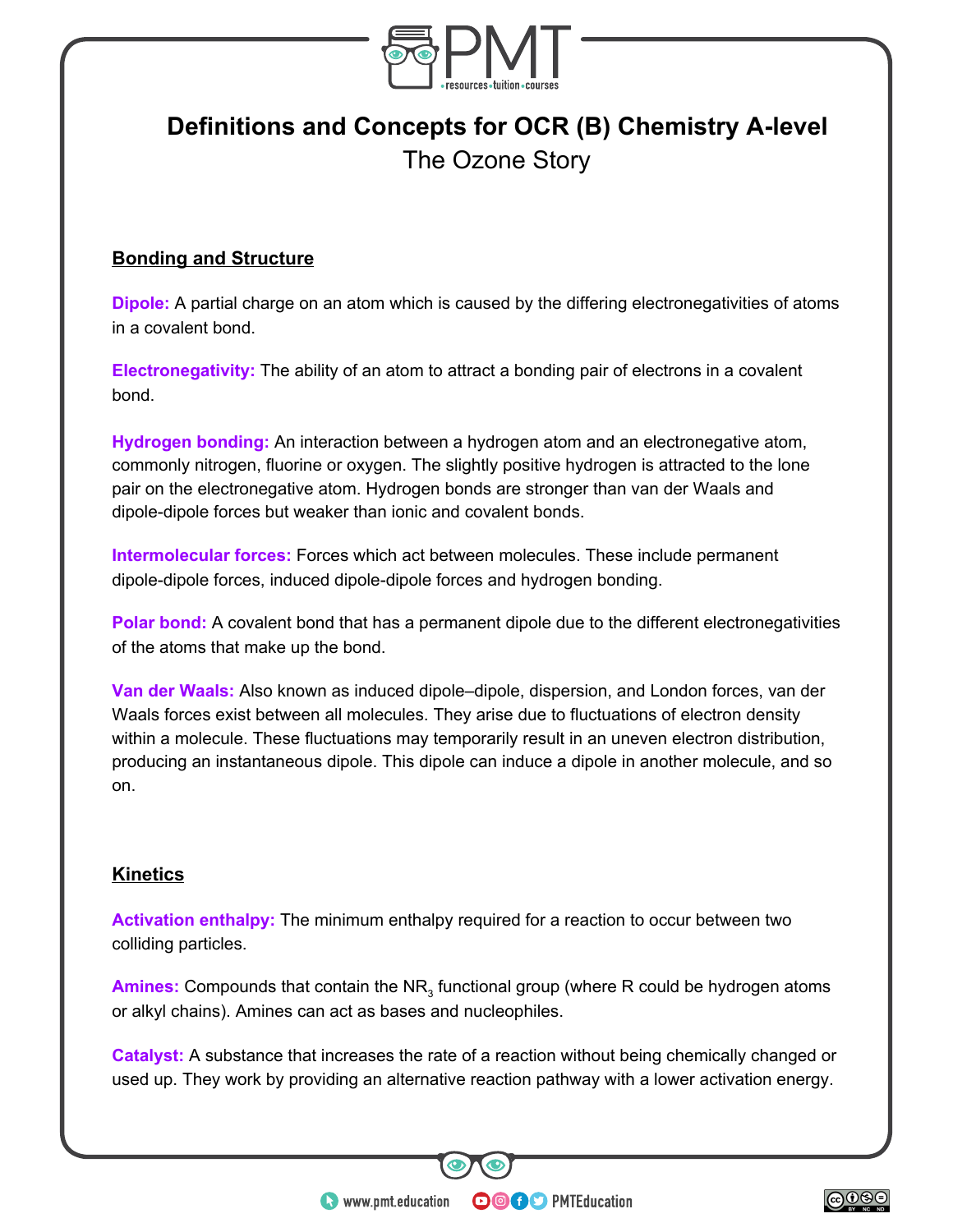

**Collision theory:** The theory that particles must collide with sufficient energy and in the correct orientation to react.

**Effect of concentration on reaction rate:** As the concentration of reactants increases, the reacting particles get closer together meaning they will collide more often. As a result, there will be a higher rate of successful collisions and a faster rate of reaction.

**Effect of pressure on reaction rate:** As the pressure of gaseous reactants increases, the reacting particles get closer together meaning they will collide more often. As a result, there will be a higher rate of successful collisions and a faster rate of reaction.

**Effect of temperature on reaction rate:** Increasing the temperature means the particles will have more kinetic energy and so will move faster. If the molecules are moving faster they will collide more often and, since they have more kinetic energy, a larger proportion of the particles will have energy equal to or greater than the activation energy. For both of these reasons the rate of reaction increases.

**Enthalpy profile:** A diagram showing the energy change of a reaction as it moves from reactants to products.

**Functional group:** An atom/group of atoms responsible for the characteristic reactions of a compound.

**Halogenoalkanes:** An organic compound containing a halogen atom (F/Cl/Br/I) bound to an alkyl chain. Haloalkanes can be formed from alcohols via a substitution reaction with halide ions in the presence of acid.

**Homogeneous catalyst:** A catalyst which is in the same state as the reactants in the system.

**Homologous series:** A series of organic compounds containing the same functional group with successive members differing by -CH<sub>2</sub>.

**Maxwell-Boltzmann distribution:** Shows the distribution of the molecular energies in a gas at a constant temperature. The area under the curve indicates the total number of particles present.

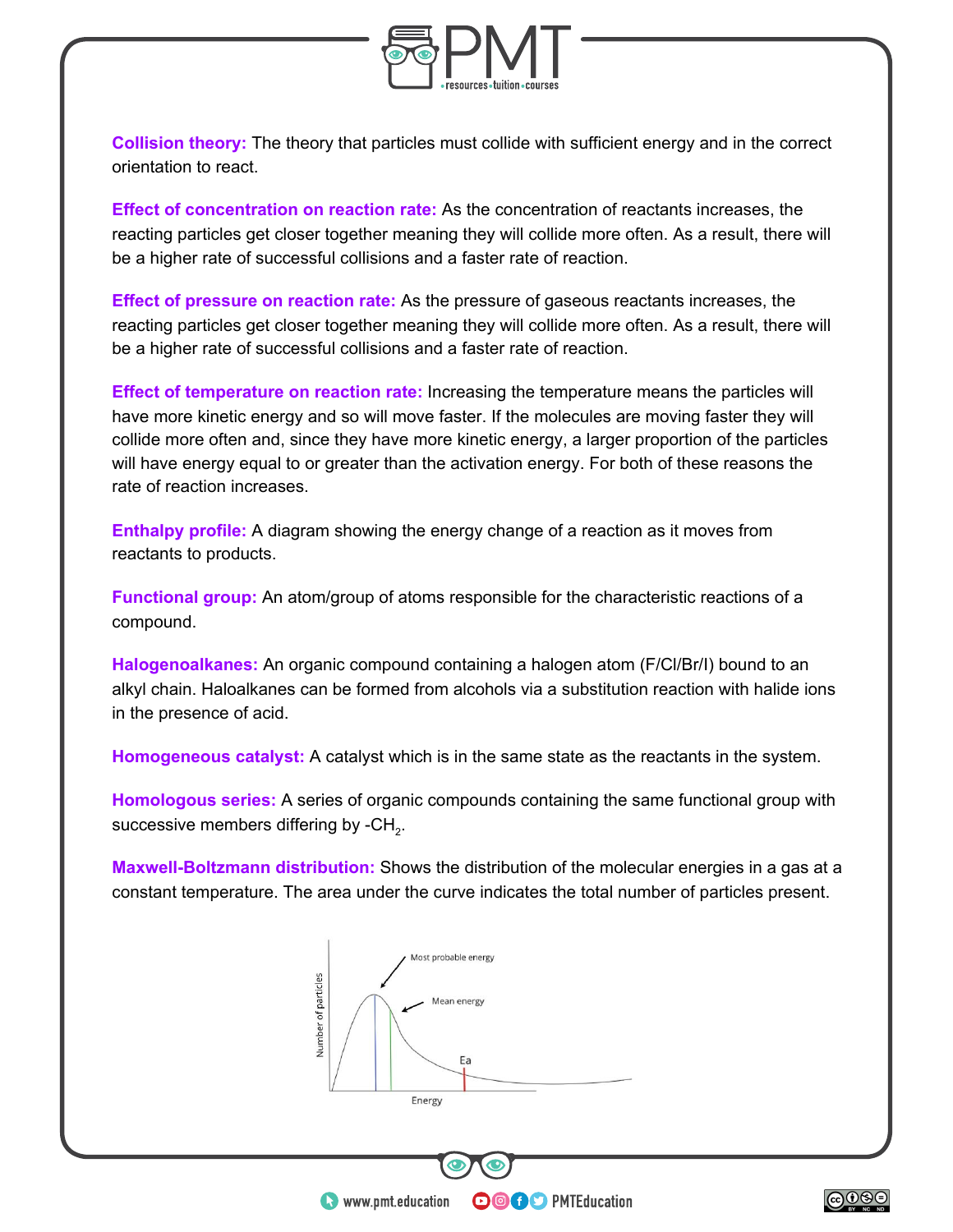

**Nomenclature:** The naming system for compounds.

**Rate of reaction:** The measure of the amount of product formed or reactant used over time. The units of rate of reaction may be given as  $g/s$ , cm $3/s$  or mol/s.

#### **Organic Reactions**

**Boiling point:** The temperature at which a compound moves from a liquid state to a gaseous state.

**Bond enthalpy:** The energy required to break one mole of gaseous bonds. Actual bond enthalpies may differ from the average as the average bond enthalpy considers the bond across a range of molecules.

**Curly arrow:** Shows the movement of a pair of electrons. Curly arrows must start from a bond, a lone pair of electrons or a negative charge.

**Free radical substitution:** A photochemical reaction between halogens and alkanes to form halogenoalkanes. The reaction requires UV light and involves three stages: initiation, propagation and termination. Initiation creates a radical species. Propagation involves a series of chain reactions where free radicals bond to molecules to form new free radicals. Termination involves the reaction of free radicals with other free radicals to form new molecules.

**Free radical:** A species with an unpaired electron. These are represented in mechanisms by a single dot.

**Heterolytic fission:** When a covalent bond breaks and one bonding atom receives both electrons from the bonded pair.

**Homolytic fission:** When a covalent bond breaks and each bonding atom receives one electron from the bonding pair, forming 2 radicals.

**Initiation:** The first step in a radical substitution mechanism, involving the formation of the radicals.

**Nucleophile:** An atom or molecule that donates an electron pair to form a covalent bond. Attracted to electron-deficient areas.

**Nucleophilic substitution:** The reaction of an electron pair donor (the nucleophile) with an electron pair acceptor (the electrophile). Involves one species being replaced with another species.

**OOOO** PMTEducation

 $\bullet$  www.pmt.education

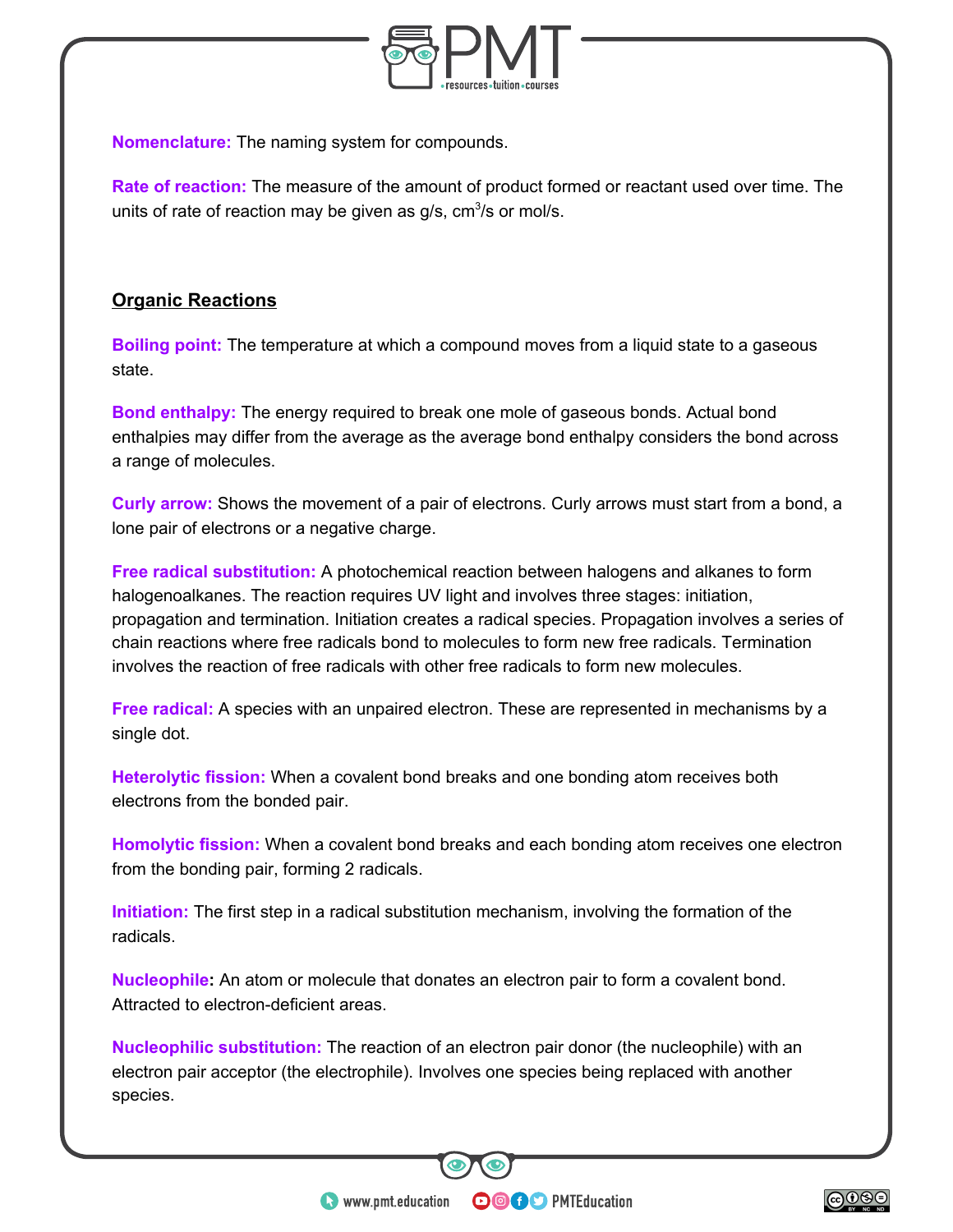

**Ozone:** Chemical formed naturally in the upper atmosphere. It is beneficial because it absorbs ultraviolet radiation and this prevents harmful radiation reaching the earth. Ozone is formed by the following reaction:



**Ozone depletion:** Chlorine atoms catalyse the decomposition of ozone and contribute to the destruction of the ozone layer.

**Partial charges:** The slight charge on an atom due to the bonded atoms having different electronegativities.

**Photodissociation:** The process where a molecule is broken down using photons.

**Propagation:** The intermediate steps in a radical substitution mechanism where a radical reacts with another species.

**S<sub>N</sub>2:** A nucleophilic substitution reaction where the mechanism route used has two compounds in the rate-determining step.

**Substitution:** A reaction where one atom/group of atoms is substituted for another atom/group of atoms.

**Termination:** The final steps in a radical substitution mechanism in which 2 radicals react together to form a species that only contains paired electrons.

#### **Sustainability**

**Ozone as sunscreen:** Ozone blocks out the sun's UV rays so acts as a natural sunscreen.

**Pollution effect on ozone:** Man-made pollutants thin the ozone layer, meaning it doesn't absorb as much UV radiation in those areas.

#### **Energy and Matter**

**Electromagnetic spectrum:** A range of frequencies of electromagnetic radiation and the respective wavelengths.

**OOOO** PMTEducation